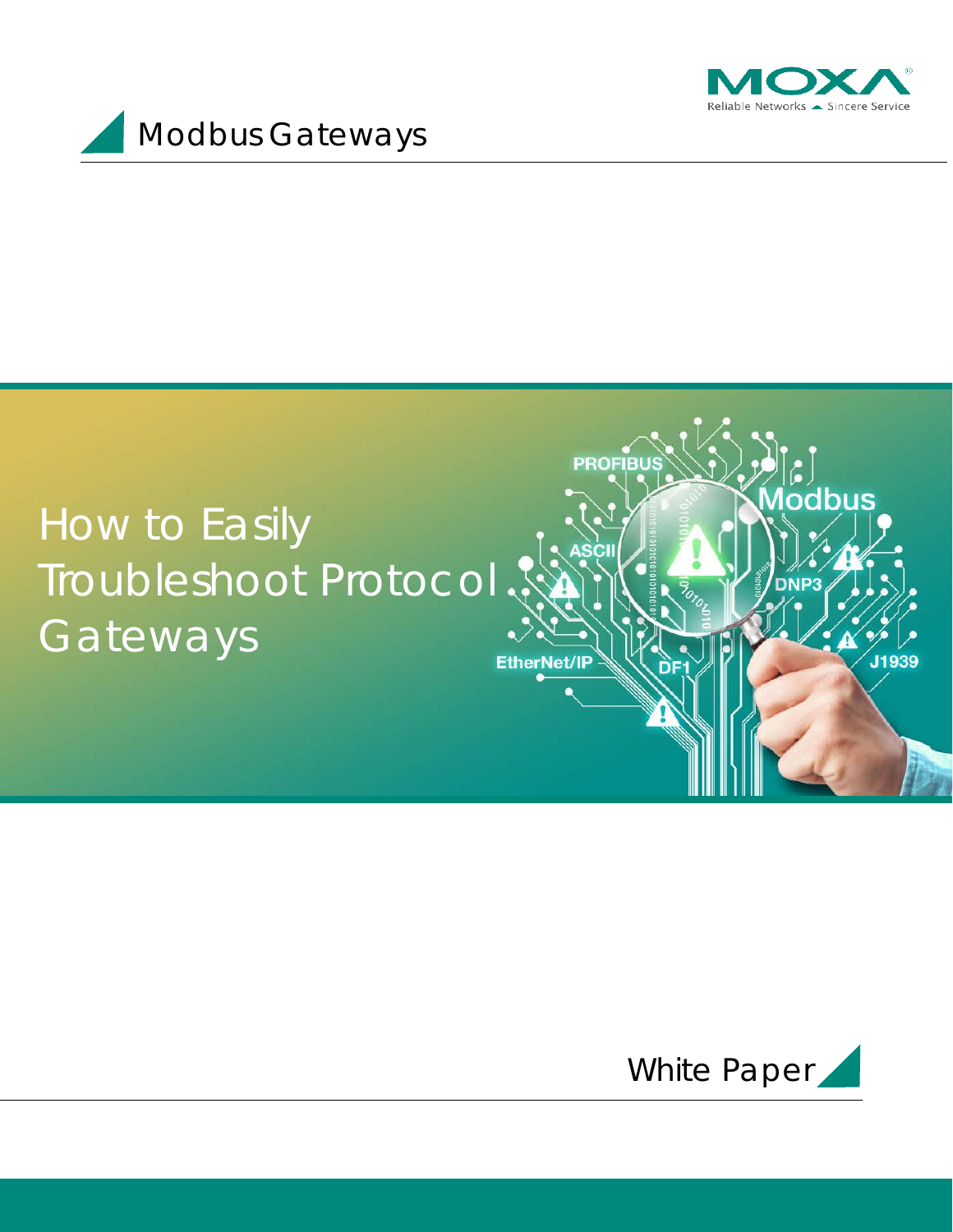

### **Abstract**

The rise of the Industrial Internet of Things (IIoT) has been galvanized by the worldwide drive to leverage data. Analysis of data collected from a large number of meters, sensors, and other devices has helped enterprises parlay their subsequent findings into palpable benefits, such as operational optimization, predictive maintenance, revenue protection, capacity planning, energy savings, and so on.

However, transmitting much-needed data from the edge of a network to the cloud for analysis is not always so straightforward. Without exception, protocol gateways are required to perform protocol conversions between management systems and field devices when data is being collected. Furthermore, applications commonly deal with a variety of protocols, posing headaches for many engineers as they are not familiar with all of the protocols. As a result, engineers often spend a lot of time and effort on the configuration and maintenance of devices. It is with regard to maintenance where their stress reaches boiling point as they are often unable to find a quick solution when an issue occurs on a network.

This white paper takes a closer look at troubleshooting methods and the pain points that frustrate engineers, and then sets out to present a solution that simplifies the troubleshooting of protocol gateways.

## **Getting the Whole Picture**

Before we get to the bottom of the issues with troubleshooting, we first need to understand the topology of a standard network to have a better grasp of the mechanisms of the troubleshooting process. The typical topology of a network is illustrated in the figure on the right. Nowadays, most management systems, such as supervisory control and data acquisition (SCADA) and Human Machine Interface (HMI) systems, collect data through industrial protocols like Modbus TCP, PROFINET, and EtherNet/IP. These management systems connect to network infrastructure via a large number of switches. Protocol gateways, in their capacity as protocol converters, communicate with SCADA or HMI systems through Ethernet on one side; on the other side, they connect to field devices and communicate with fieldbus protocols through serial interfaces such as RS-232/422/485. Thus, gateways play an important role in collecting data.

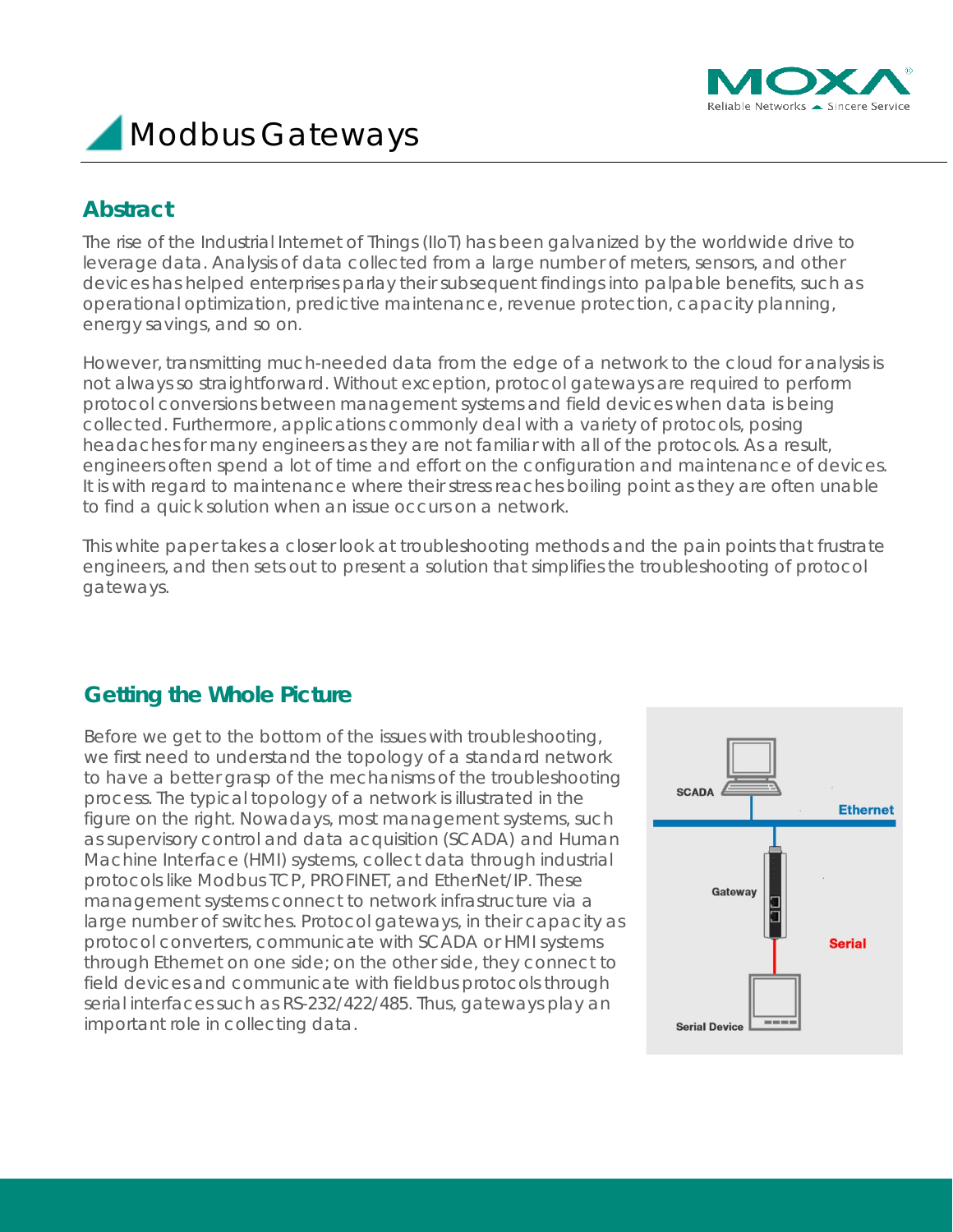

When there is a problem in a network, engineers first need to determine whether it is a hardware or communication issue. The troubleshooting process is illustrated in the figure below.

## Process for Troubleshooting



In most applications, engineers usually detect something is amiss when certain values cannot to be monitored or when an alert is triggered in the management system. The first step is to check the apparent behavior of devices, and this can be done by inspecting the LED indicators, cable connections, pin assignments, and so on. If the issue is not related to the physical side of the network, then it is very likely a protocol communication problem. Unlike hardware issues, communication issues cannot be assessed by the naked eye; therefore, diagnostics tools are required.

## **Troubleshooting Hardware Problems**

Engineers commonly overlook these conditions when they troubleshoot hardware.

- **1. Power Connection:** Check whether the power input range of the devices and power supply output match. For example, if a power adapter's output is 12 VDC, but the gateway's range is 24VDC, then clearly the gateway will not work. Most devices have a LED indicator that shows the power status.
- **2. Cable Connection:** Troubleshooting Ethernet connectivity is fairly easy because Ethernet cables are standardized. Troubleshooting, however, becomes much more complicated when it comes to serial cables due to the different interfaces, complete with different pin assignments. Because pin assignments for serial interfaces differ from vendor to vendor, devices and protocol gateways are frequently connected incorrectly due to wrong pin connections. To fix this, refer to the pin connections in the user's manual and then check them carefully.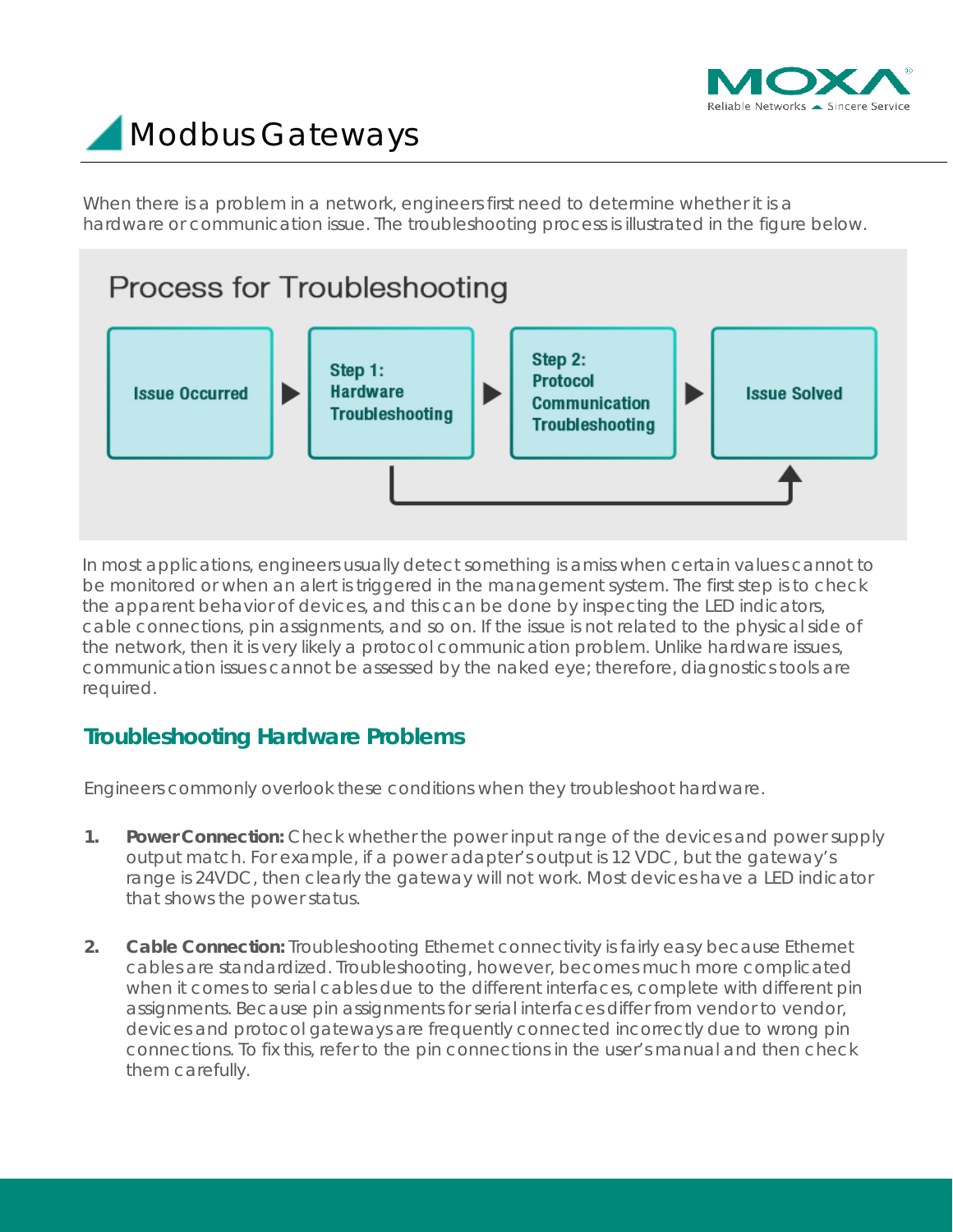

Serial Signal: Of all three serial interfaces, the RS-485 interface has the most benefits: it has better noise immunity than the standard RS-232 interface, it can connect more devices via a daisychain network, and it can maintain communication over longer distances. However, the RS-485 interface is not immune to communication failures when engineers are cascading several RS-485 devices during installation. In the event of a communication failure, an oscilloscope, which captures the waveforms, is the ideal tool to get to the crux of the matter quickly. Unfortunately, an oscilloscope is a luxury, and, therefore, not commonly used at field sites. What's more, many field engineers don't know how to use an oscilloscope. Hence, a good gateway has built-in pullup and pull-down resistors, as well as a terminator resistor on each serial port, to overcome most scenarios. The pull-up and pull-down resistors can increase the noise immunity in the bus, and the terminator resistors, enabled at both ends, can reduce signal reflections.

If the issue still exists after completing this checklist, then you are very likely dealing with a communication problem, and troubleshooting tools are needed to fix it.

### **Troubleshooting Communication Issues**

Troubleshooting communication issues without any tools is a cumbersome task—no matter whether it is done on the Ethernet or serial side of a network. For this reason, engineers are always on the lookout for helpful tools to help them save time and effort. Let's take a closer look at the issues that arise when built-in troubleshooting tools are not available.

#### **Installing Third-Party Software Requires Effort**

As most low-end protocol gateways don't provide any troubleshooting tools, the open-source software Wireshark is often the go-to tool. In order to capture Ethernet data packets, the tool must be installed in the management system. However, for various reasons, Wireshark cannot be installed on all management systems. For example, some PLCs don't have the capacity to install third-party software. In the case of SCADA systems, IT staff may not allow the installation of Wireshark due to security issues. For these kinds of situations, engineers have to prepare a switch with a mirror-port function, which needs to be added between the gateway and the management system. (See figure on the right.) Engineers should configure the mirror port to capture packets from the switch port that connects either to the gateway or network infrastructure.



Experienced engineers can easily analyze the captured packets to determine the root cause. If they are lucky, the issue is on the Ethernet side of the network, which can be solved quickly.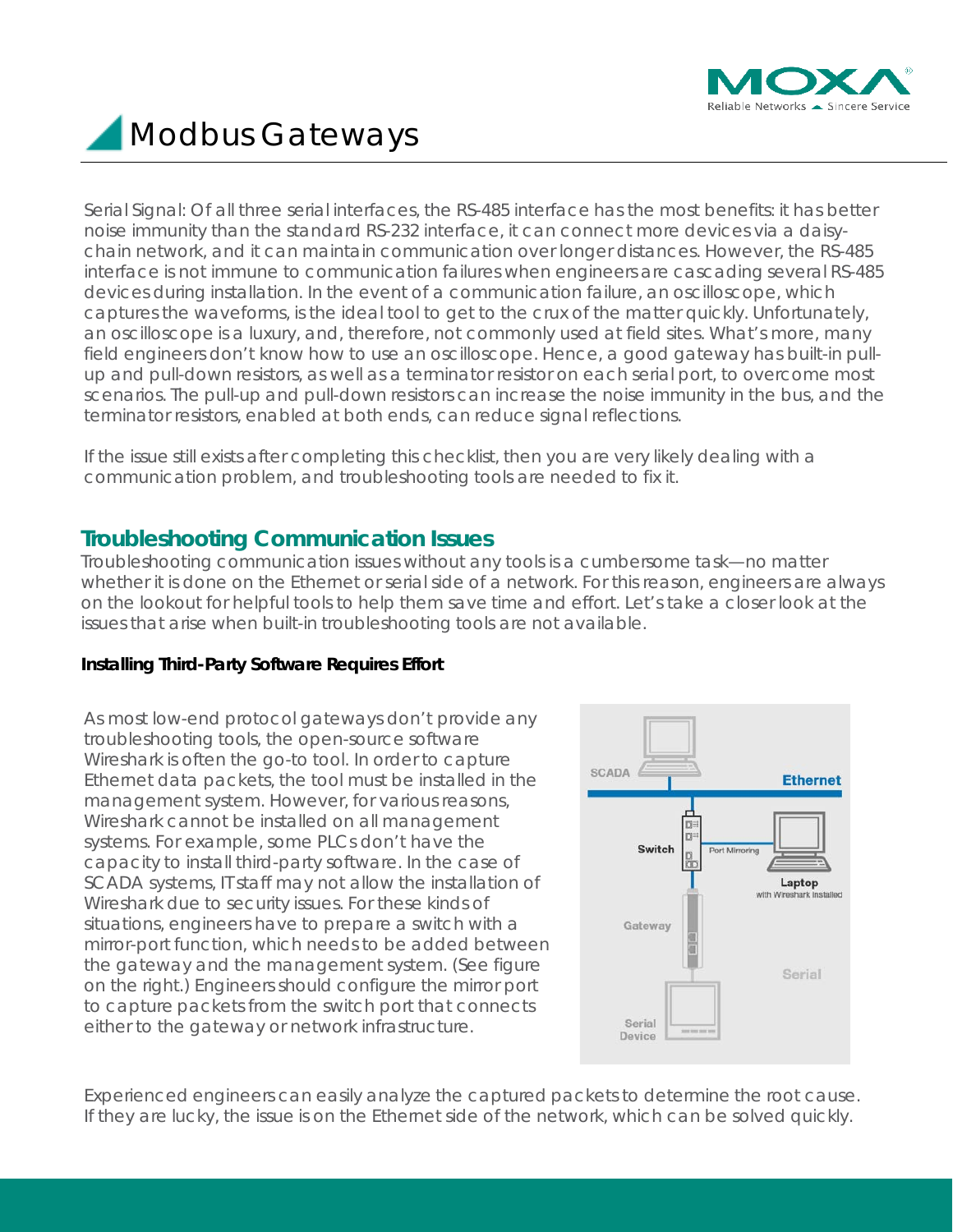



#### **Capturing Serial Data is a Nightmare**

Whereas troubleshooting Ethernet communication is fairly easy, the same cannot be said for serial communication though. Troubleshooting serial communication is complicated because it is hard to capture serial data in the bus. Engineers need to go to great lengths to create a special serial cable. Furthermore, they have to prepare a USB-to-serial converter, which connects to the serial bus to log incoming data. (The cabling is illustrated in the figure on the right.) The gateway and serial devices communicate with each other, and the inserted path connected to the USB-to-serial converter is used to capture data transmission in a computer through a serial analyzer tool. Reading the data, however, is difficult because it is raw data.



So, troubleshooting without built-in tools often creates more pain points than easy solutions. These pain points can include an increase in costs because of the additional parts and devices required, longer downtime to analyze raw data, and time and effort needed to install third-party software.

### **Let Tools Do the Work for You**

Most high-end protocol gateways provide a choice of troubleshooting tools, namely protocol analysis, protocol diagnostics, and traffic monitoring.

**1. Protocol Analysis Tool:** This tool saves time by immediately pinpointing whether the issue has occurred on the Ethernet or serial side of a network. What's more, this tool also provides tips to guide the troubleshooting process, which comes in very handy for junior engineers, who have a very limited knowledge of the protocols they are handling.

| New_Server1 >> 23-Read/Write Multiple registers                                                                        | Live-List bit $0(0.0)$ |  |
|------------------------------------------------------------------------------------------------------------------------|------------------------|--|
| Reading 1 unit16 elements >> 2 bytes                                                                                   |                        |  |
| 00   00                                                                                                                |                        |  |
| Writing 1 unit16 elements >> 2 bytes                                                                                   |                        |  |
| 00   00                                                                                                                |                        |  |
| New_Server2 >> 23-Read/Write Multiple registers                                                                        | Live-List bit $1(0.1)$ |  |
| Reading 1 unit16 elements >> 0 bytes                                                                                   |                        |  |
|                                                                                                                        |                        |  |
|                                                                                                                        |                        |  |
| Transaction error (Modbus Exception). Exception code 2 (Illegal Data Address).<br>Writing 1 unit16 elements >> 0 bytes |                        |  |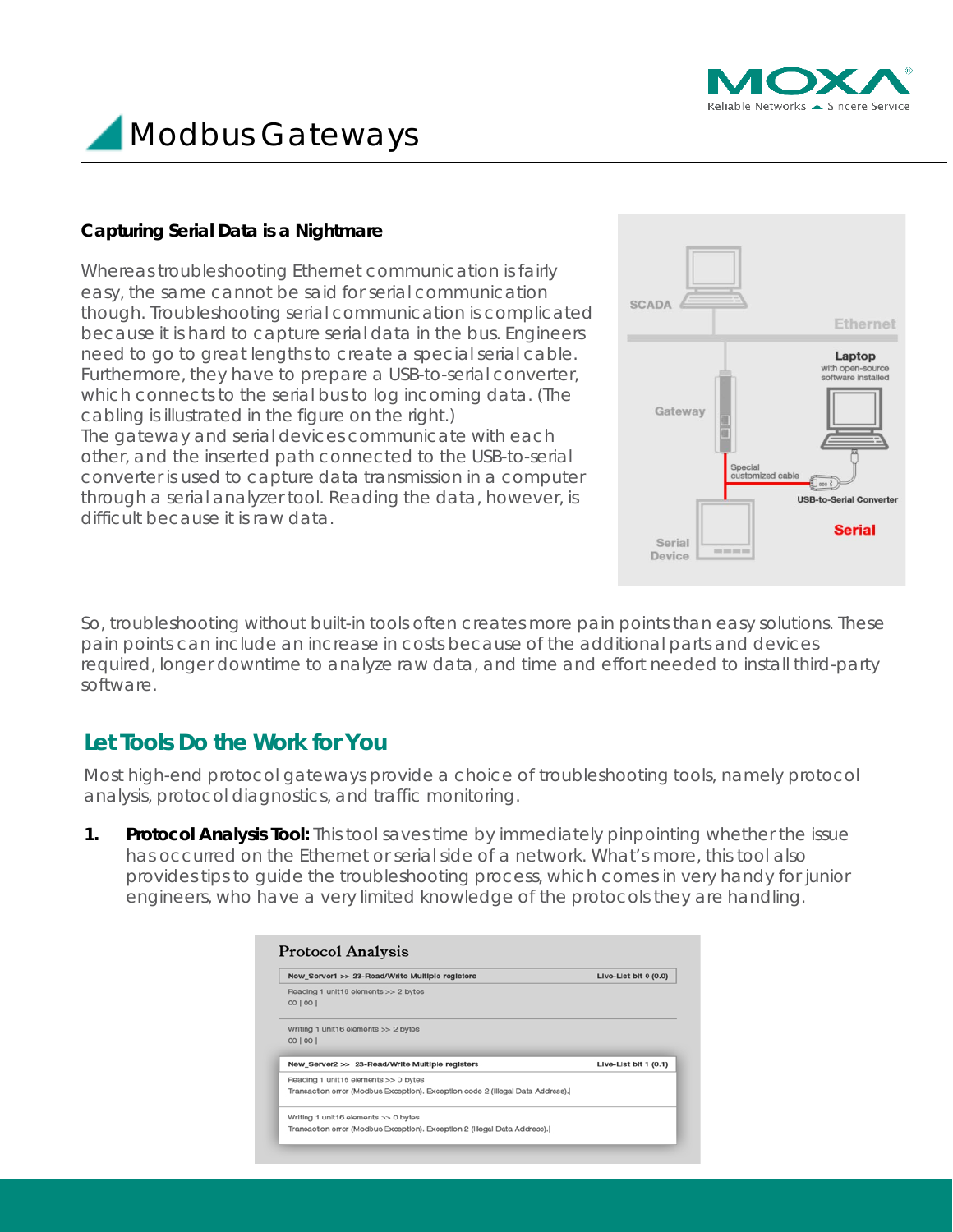

**2. Protocol Diagnostics Tool:** This tool diagnoses the status of the protocol connection and records all errors, assisting users in determining the root cause of a network failure. Previously, when a connection failed, it was very hard to find the root cause without any knowledge of what happened before the disruption. Now, engineers can rely on the protocol diagnostics tool to give them a better understanding of the failure.

| ✔ Auto refresh |                     |                           |                     |            |
|----------------|---------------------|---------------------------|---------------------|------------|
| Category       | $\hat{\phantom{a}}$ | Item                      | $\hat{\phantom{a}}$ | Value<br>ㅅ |
| <b>Modbus</b>  |                     |                           |                     |            |
|                |                     | Mode                      |                     | RTU Master |
|                |                     | Sent request              |                     | 191        |
|                |                     | Received valid response   |                     | 157        |
|                |                     | Received Invalld response |                     | $\Omega$   |
|                |                     | Received CRC/LRC Error    |                     | $\Omega$   |
|                |                     | Received exception        |                     | $\Omega$   |
|                |                     | Timeout                   |                     | 34         |
| Searial Port   |                     |                           |                     |            |
|                |                     | Port number               |                     | 1          |
|                |                     | Break                     |                     | $\Omega$   |
|                |                     | Frame error               |                     | $\Omega$   |
|                |                     | Parlty error              |                     | $\circ$    |
|                |                     | Overrun error             |                     | $\Omega$   |

**3. Traffic Monitoring Tool:** Usually, engineers have to use third-party tools with additional equipment to collect communication logs. Protocol gateways with an integrated traffic monitoring tool help troubleshoot communication problems by tracking traffic logs. These traffic logs can capture either Ethernet or serial data packets. However, most of the logs display raw data, which has no meaning for most engineers, and is also difficult to troubleshoot. Therefore, an efficient traffic monitoring tool should be able to handle the logs and convert the raw data into meaningful data. By taking advantage of this tool, engineers can track the root cause easily. Moreover, for those engineers who are unable to solve the problem, they can use the traffic logs as a valuable reference when they discuss the issue with the manufacturer.

| No. | Time  | Src. & Dst.           | Data                                   |
|-----|-------|-----------------------|----------------------------------------|
| 1   | 0.000 | $Port1 < -$           | 018302C0F1                             |
| 2   | 0.000 | 192.168.127.1:54947-> | 00 C6 00 00 00 03 01 83 02             |
| 3   | 0.005 | 192.168.127.1:54947<- | 00 C7 00 00 00 06 01 03 00 00 00 05    |
| 4   | 0.005 | $Port1-$              | 01030000000585C9                       |
| 5   | 0.060 | $Port1 < -$           | 01 03 0A 00 00 00 00 00 00 00 00 00 00 |
| 6   | 0.060 | 192.168.127.1:54947-> | 00 C7 00 00 00 0D 01 03 0A 00 00 0     |
| 7   | 0.975 | 192.168.127.1:54947<- | 00 C8 00 00 00 06 01 03 00 00 00 14    |
| 8   | 0.975 | $Port1-$              | 01 03 00 00 00 14 45 C5                |
| 9   | 1.030 | $Port1 < -$           | 018302C0F1                             |
| 10  | 1.030 | 192.168.127.1:54947-> | 00 C8 00 00 00 03 01 83 02             |
| 11  | 1.035 | 192.168.127.1:54947<- | 00 C9 00 00 00 06 01 03 00 00 00 05    |
| 12  | 1.035 | $Port1-$              | 01 03 00 00 00 05 85 C9                |
| 13  | 1.095 | $Port1 < -$           | 01 03 0A 00 00 00 00 00 00 00 00 00 00 |
| 14  | 1.095 | 192.168.127.1:54947-> | 00 C9 00 00 00 0D 01 03 0A 00 00 0     |
| 15  | 1.990 | 192.168.127.1:54947<- | 00 CA 00 00 00 06 01 03 00 00 00 14    |
| 16  | 1.990 | $Port1->$             | 01030000001445C5                       |

### Tueffic Menitesin